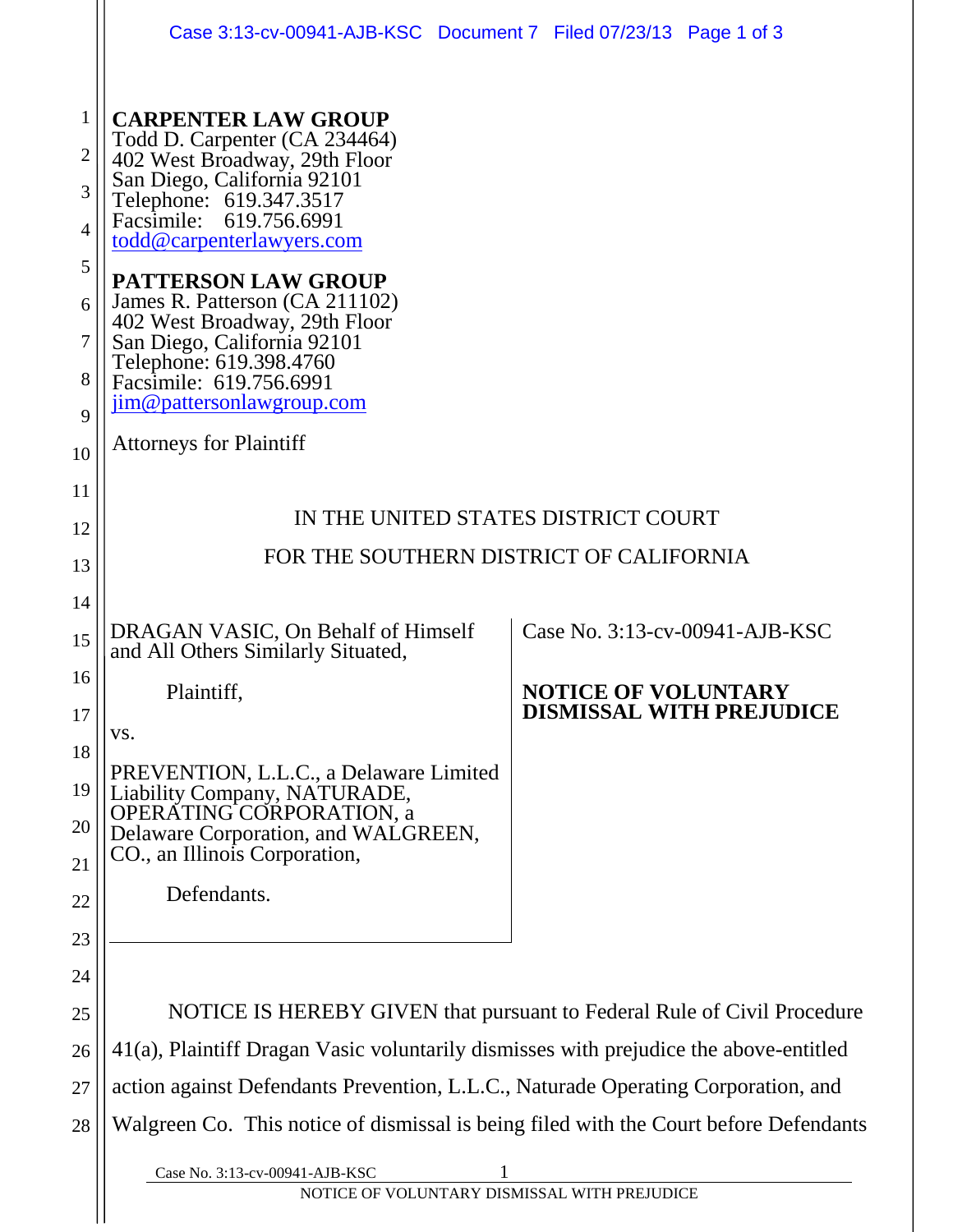1 2 3 answered the Complaint or filed a motion for summary judgment in accordance with F.R.C.P. Rule 41(a)(1)(A). The claims of the putative class are dismissed without prejudice.

4

5

6

7

8

9

10

11

12

13

14

15

16

17

18

19

20

21

22

23

24

25

26

27

28

## Dated: July 23, 2013 **CARPENTER LAW GROUP**

Case No. 3:13-cv-00941-AJB-KSC 2 NOTICE OF VOLUNTARY DISMISSAL WITH PREJUDICE By: */s/ Todd D. Carpenter* Todd D. Carpenter (CA 234464) 402 West Broadway, 29th Floor San Diego, California 92101 Telephone: 619.347.3517 Facsimile: 619.756.6991 [todd@carpenterlawyers.com](mailto:todd@carpenterlawyers.com) **PATTERSON LAW GROUP** James R. Patterson (CA 211102) 402 West Broadway, 29th Floor San Diego, California 92101 Telephone: 619.398.4760 Facsimile: 619.756.6991 [jim@pattersonlawgroup.com](mailto:jim@pattersonlawgroup.com) Attorneys for Plaintiff